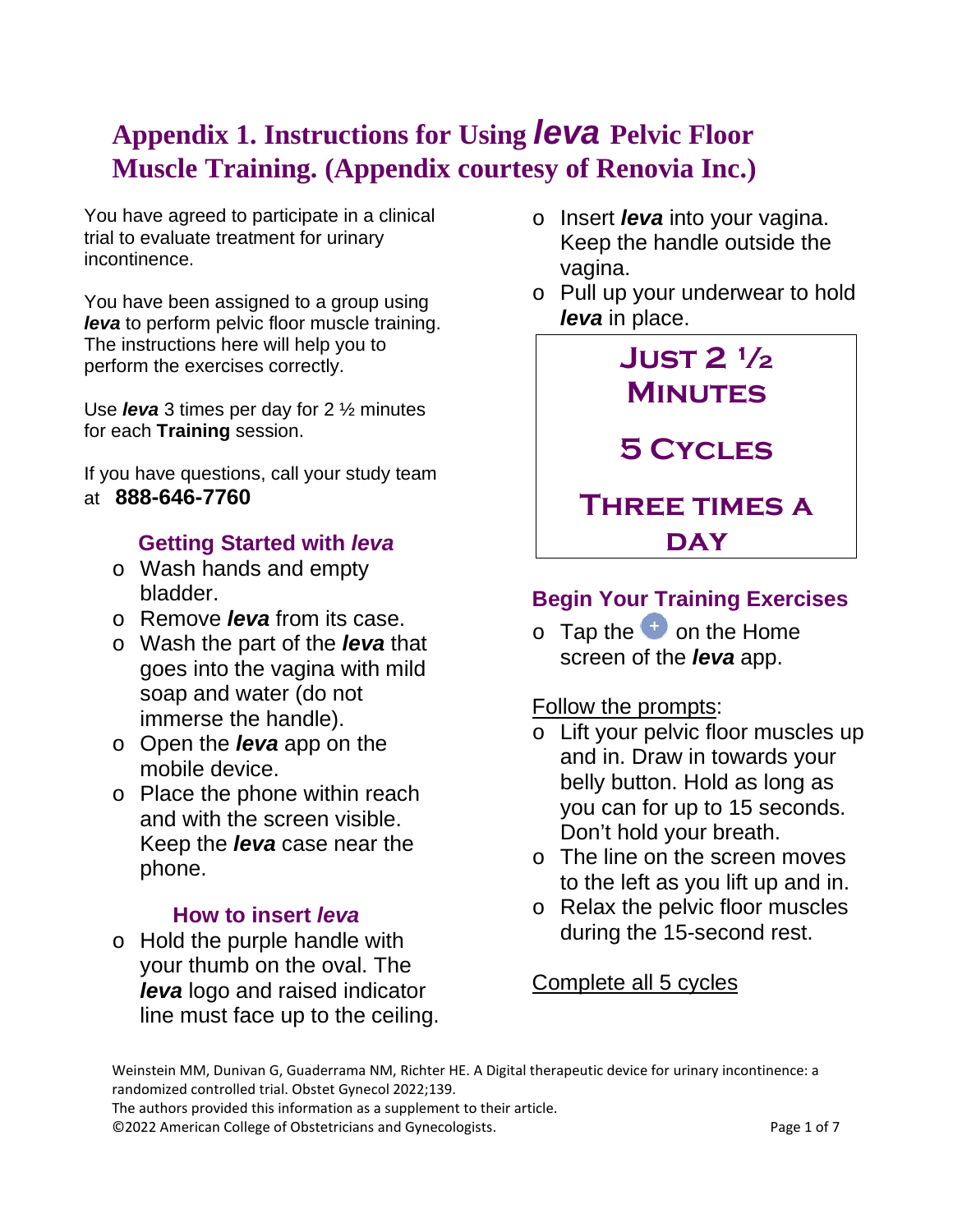- o Your data will be recorded after all 5 cycles of Lifts and Rests have been completed.
- o Remove *leva* by pulling gently down and out.
- o Wash and dry *leva* and store in its case.

Weinstein MM, Dunivan G, Guaderrama NM, Richter HE. A Digital therapeutic device for urinary incontinence: a randomized controlled trial. Obstet Gynecol 2022;139. The authors provided this information as a supplement to their article. ©2022 American College of Obstetricians and Gynecologists. Page 2 of 7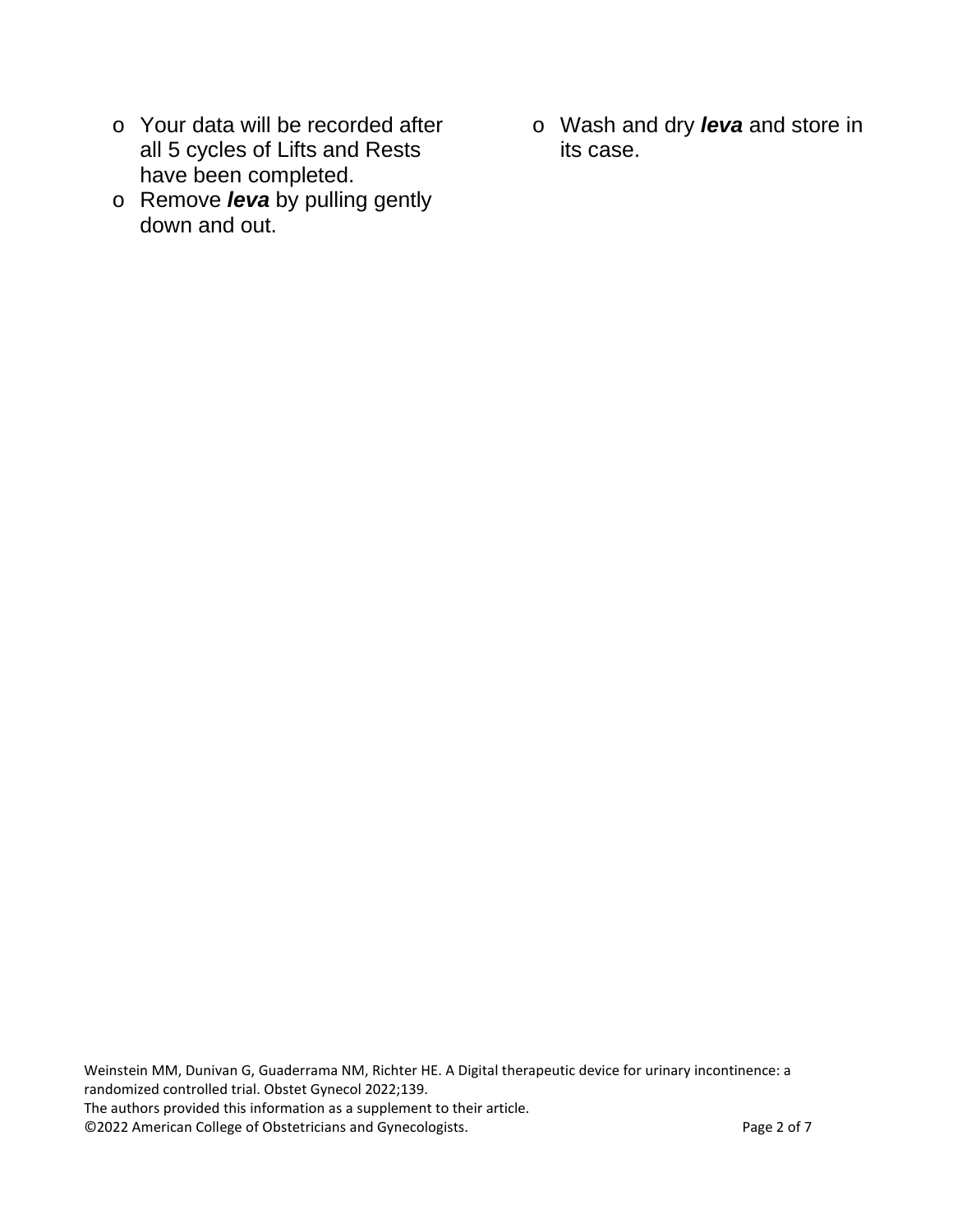# **Appendix 2.**

### **Participant Instructions – Control Group**

You have agreed to participate in a clinical trial to evaluate treatment for urinary incontinence (UI).

You have been assigned to a group performing Kegel exercises. The instructions here will help you to perform the exercises correctly.

#### **Perform 10 Kegel exercises 3 times a day.**

If you have questions, call your study team at **888-646-7760**

#### **How to Perform Kegel Exercises**

Like any other form of exercise, it is important to do pelvic floor muscle exercises (PFME) correctly and regularly.

Unfortunately, because pelvic muscles are hidden from view, it is hard to know if you are doing them correctly. To be sure that you are working the right muscles:

• Imagine you are going to pass gas and squeeze the muscles that would prevent that gas from

# **How to Perform Kegels Pelvic Floor Muscle Exercises**

escaping from your rectum. Exercising the muscles around the rectum will also strengthen those around the vagina and under the bladder.

- Use a hand mirror to look at your vaginal opening and the perineum the space between the vagina and rectum). You should see the perineum lift up when you contract your pelvic muscles.
- While lying or sitting, place one finger inside your vagina. Squeeze as
- if you were trying to stop urine from coming out. You should feel your finger lifted and squeezed if you are correctly contracting your pelvic muscles.
- No one should be able to tell you are doing PFME

*- if you are visibly moving, you are not using the right muscles.*

- *You should not be contracting the gluteus ("butt") or thigh muscles.*
- *Keep your stomach and back muscles relaxed as you work those pelvic muscles. And, do not squeeze your legs together or hold your breath while doing the exercises.*

Weinstein MM, Dunivan G, Guaderrama NM, Richter HE. A Digital therapeutic device for urinary incontinence: a randomized controlled trial. Obstet Gynecol 2022;139.

The authors provided this information as a supplement to their article. ©2022 American College of Obstetricians and Gynecologists. Page 3 of 7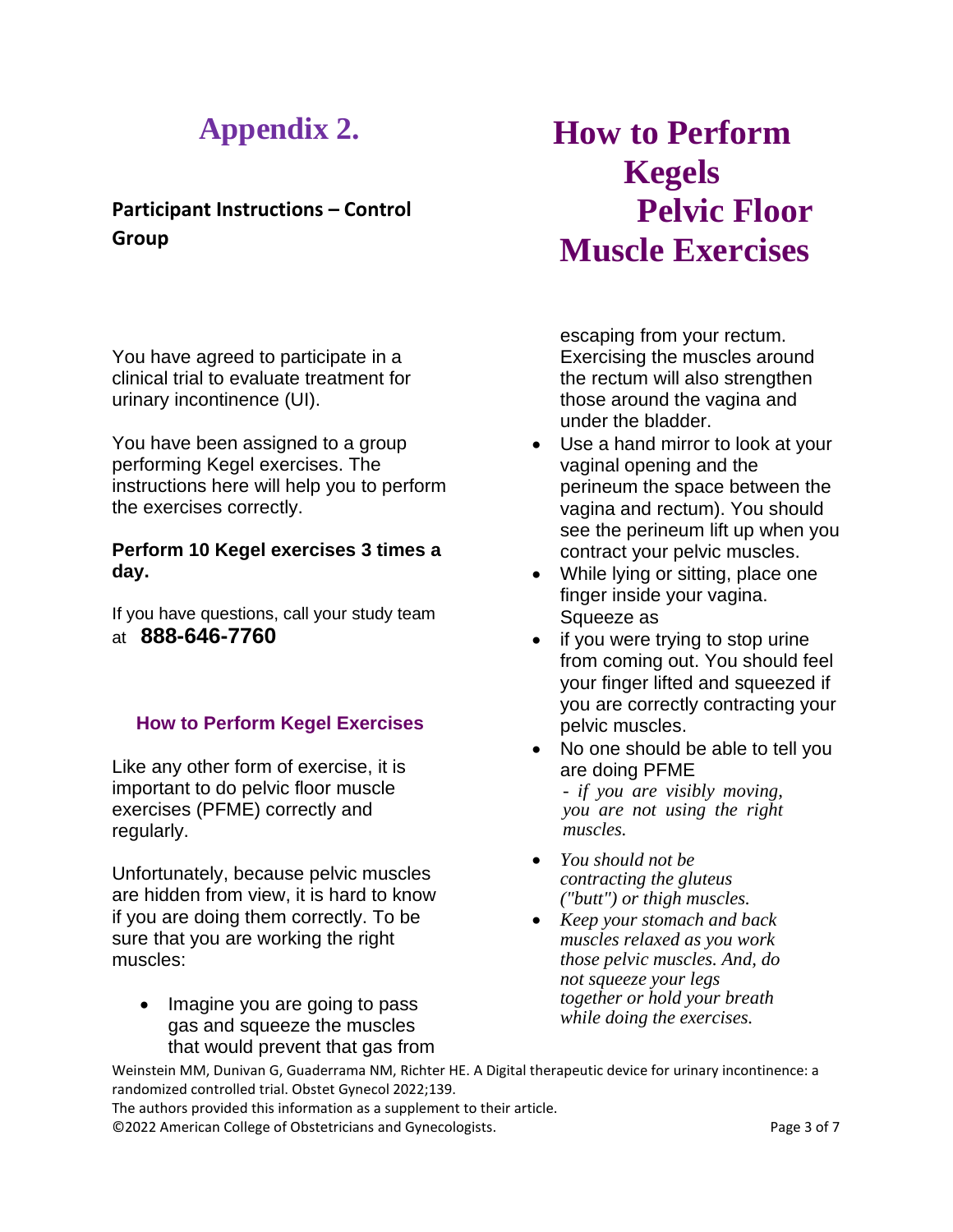# *Try this Routine*

- *1. Start by pulling in and holding a pelvic muscle squeeze for 3 seconds then relax for an equal amount of time (3 seconds).*
- *2. Do this for 10 repetitions three times a day*
- *3. Try to hold for 1 second longer each week until you are holding for a 10 second squeeze.*

# **10 Kegels 3 times a Day**

- *4. Remember to rest and breathe between contractions. Relaxing can be as important as squeezing*
- *5. At the beginning, do the exercises while lying down. As you get stronger; do the exercises while sitting or standing.*

Weinstein MM, Dunivan G, Guaderrama NM, Richter HE. A Digital therapeutic device for urinary incontinence: a randomized controlled trial. Obstet Gynecol 2022;139. The authors provided this information as a supplement to their article. ©2022 American College of Obstetricians and Gynecologists. Page 4 of 7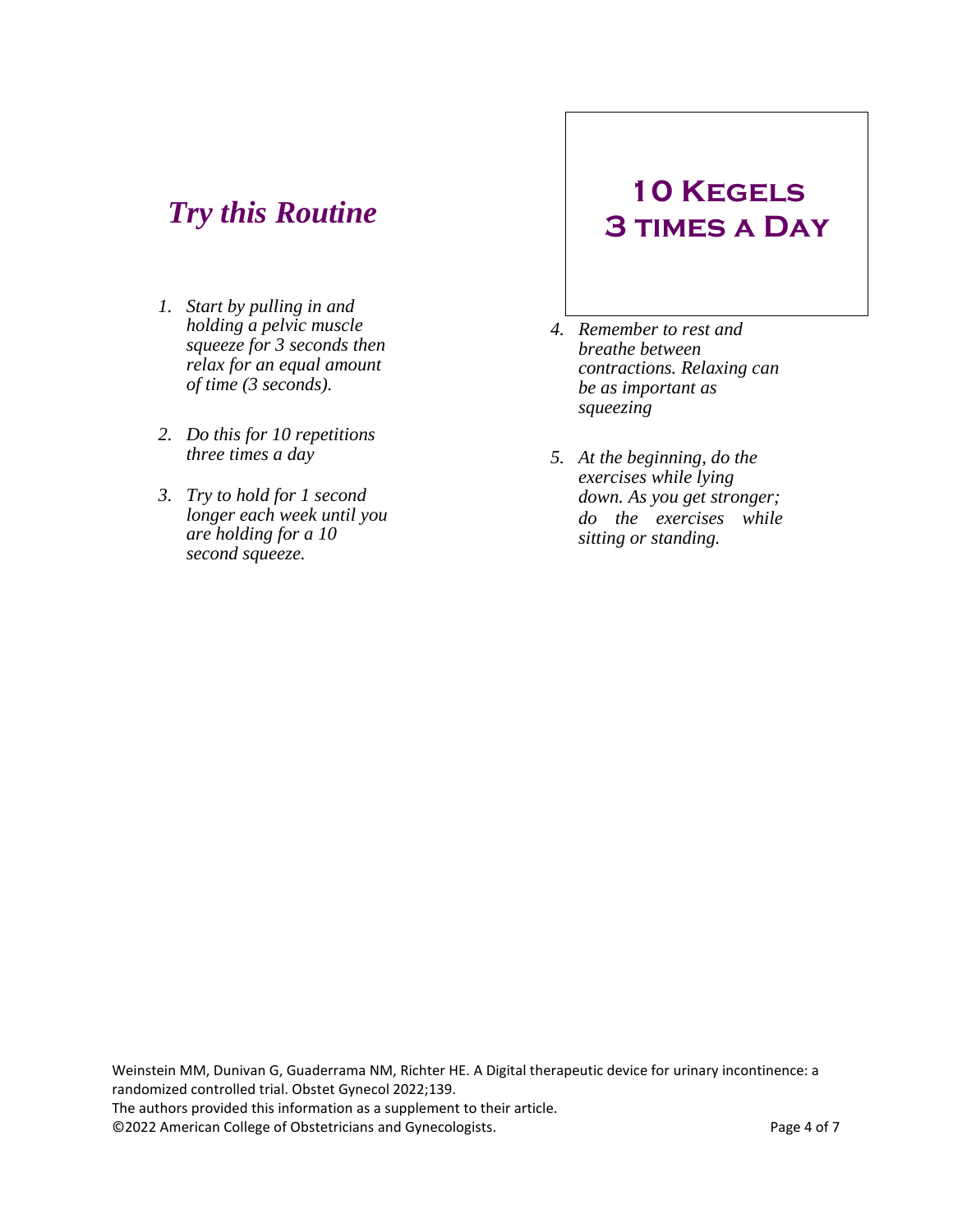# TIPS for Success. (Courtesy of Renovia, Inc.)

- Work as hard as you can to Lift. Exercise with **maximum** effort to get the best results.
- Make sure you have 'keep me signed in' checked on your *leva* app
- Complete all 5 exercise cycles to get credit for the session
- Keep the leva case near your phone during Training (less than 3 feet away, or at arm's length)
- Track progress daily, weekly, monthly
- Contact your study team with any questions
- For technical assistance call 888-646-7760



*The leva® Pelvic Floor Trainer is intended for the purpose of rehabilitation and training of weak pelvic floor muscles for the treatment of stress, mixed, and mild to moderate urge incontinence in women. This product interacts with the user via smartphone technology.*

*leva Safety: Do not share your leva. leva is a single user medical product. Do not use leva in any other place in your body. Do not leave leva in your vagina overnight. If you experience odor, fever, vomiting, diarrhea, any signs of infections or any flu like systems, contact your healthcare provider immediately. If you experience redness or swelling near the insertion area, contact your healthcare provider, as you may have an allergic reaction to the silicone rubber.*

Weinstein MM, Dunivan G, Guaderrama NM, Richter HE. A Digital therapeutic device for urinary incontinence: a randomized controlled trial. Obstet Gynecol 2022;139.

The authors provided this information as a supplement to their article. ©2022 American College of Obstetricians and Gynecologists. Page 5 of 7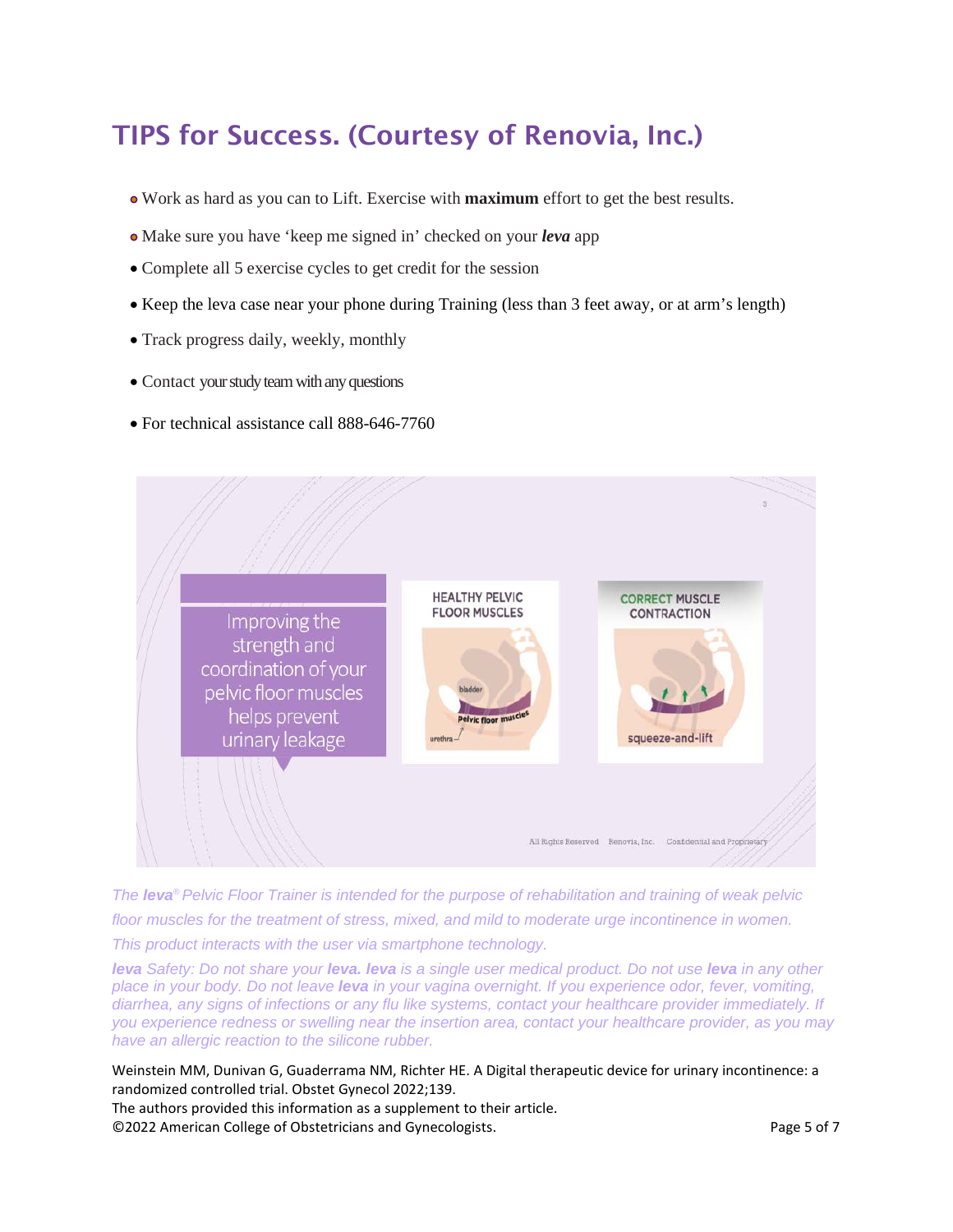### **Appendix 3. Responses to Individual Questions on Urogenital Distress Inventory (UDI-6) Questionnaire**

|                        | <b>Control</b>  |          |            | Intervention    |          |          |
|------------------------|-----------------|----------|------------|-----------------|----------|----------|
|                        | <b>Baseline</b> | Week 4   | Week 8     | <b>Baseline</b> | Week 4   | Week 8   |
| <b>UDI-6 Questions</b> | n (%)           | n (%)    | n (%)      | n (%)           | n (%)    | n (%)    |
| Do you usually         |                 |          |            |                 |          |          |
| experience             |                 |          |            |                 |          |          |
| frequent urination?    |                 |          |            |                 |          |          |
| 0-Not Present          | 40 (26%)        | 41 (27%) | 52 (33%)   | 40 (28%)        | 54 (40%) | 63 (44%) |
| 1-Not at all           | 2(1.3%)         | 2(1.3%)  | 4(2.6%)    | $0(0\%)$        | 2(1.5%)  | 3(2.1%)  |
| 2-Somewhat             | 32 (21%)        | 42 (28%) | 45 (29%)   | 30 (21%)        | 23 (17%) | 38 (27%) |
| 3-Moderately           | 35 (22%)        | 35 (23%) | 28 (18%)   | 35 (24%)        | 33 (24%) | 23 (16%) |
| 4-Quite a bit          | 47 (30%)        | 32 (21%) | 27 (17%)   | 38 (27%)        | 23 (17%) | 16 (11%) |
| Do you usually         |                 |          |            |                 |          |          |
| experience urine       |                 |          |            |                 |          |          |
| leakage associated     |                 |          |            |                 |          |          |
| with a feeling of      |                 |          |            |                 |          |          |
| urgnecy?               |                 |          |            |                 |          |          |
| 0-Not Present          | 36 (23%)        | 38 (25%) | 41 (26%)   | 39 (27%)        | 45 (33%) | 54 (38%) |
| 1-Not at all           | $0(0\%)$        | $0(0\%)$ | 2(1.3%)    | 1(0.7%)         | 2(1.5%)  | $0(0\%)$ |
| 2-Somewhat             | 22 (14%)        | 36 (24%) | 36 (23%)   | 20 (14%)        | 27 (20%) | 34 (24%) |
| 3-Moderately           | 20 (13%)        | 35 (23%) | 34 (22%)   | 37 (26%)        | 26 (19%) | 33 (23%) |
| 4-Quite a bit          | 78 (50%)        | 43 (28%) | 43 (28%)   | 46 (32%)        | 35 (26%) | 22 (15%) |
| Do you usually         |                 |          |            |                 |          |          |
| experience urine       |                 |          |            |                 |          |          |
| leakag related to      |                 |          |            |                 |          |          |
| coughing, sneezing,    |                 |          |            |                 |          |          |
| or laughing?           |                 |          |            |                 |          |          |
| 0-Not Present          | $0(0\%)$        | 5(3.3%)  | 5(3.2%)    | 2(1.4%)         | 8(5.9%)  | 16 (11%) |
| 1-Not at all           | $0(0\%)$        | $0(0\%)$ | $1(0.6\%)$ | $0(0\%)$        | $0(0\%)$ | 2(1.4%)  |
| 2-Somewhat             | 11 (7.1%)       | 33 (22%) | 48 (31%)   | 8(5.6%)         | 38 (28%) | 56 (39%) |
| 3-Moderately           | 35 (22%)        | 51 (34%) | 51 (33%)   | 37 (26%)        | 37 (27%) | 33 (23%) |
| 4-Quite a bit          | 110 (71%)       | 63 (41%) | 51 (33%)   | 96 (67%)        | 52 (39%) | 36 (25%) |
| Do you usually         |                 |          |            |                 |          |          |
| experience small       |                 |          |            |                 |          |          |
| amounts of urine       |                 |          |            |                 |          |          |
| leakage (drops)?       |                 |          |            |                 |          |          |
| 0-Not Present          | 11 (7.1%)       | 21 (14%) | 23 (15%)   | 13 (9.1%)       | 22 (16%) | 32 (22%) |

Weinstein MM, Dunivan G, Guaderrama NM, Richter HE. A Digital therapeutic device for urinary incontinence: a randomized controlled trial. Obstet Gynecol 2022;139.

The authors provided this information as a supplement to their article.

©2022 American College of Obstetricians and Gynecologists. Page 6 of 7